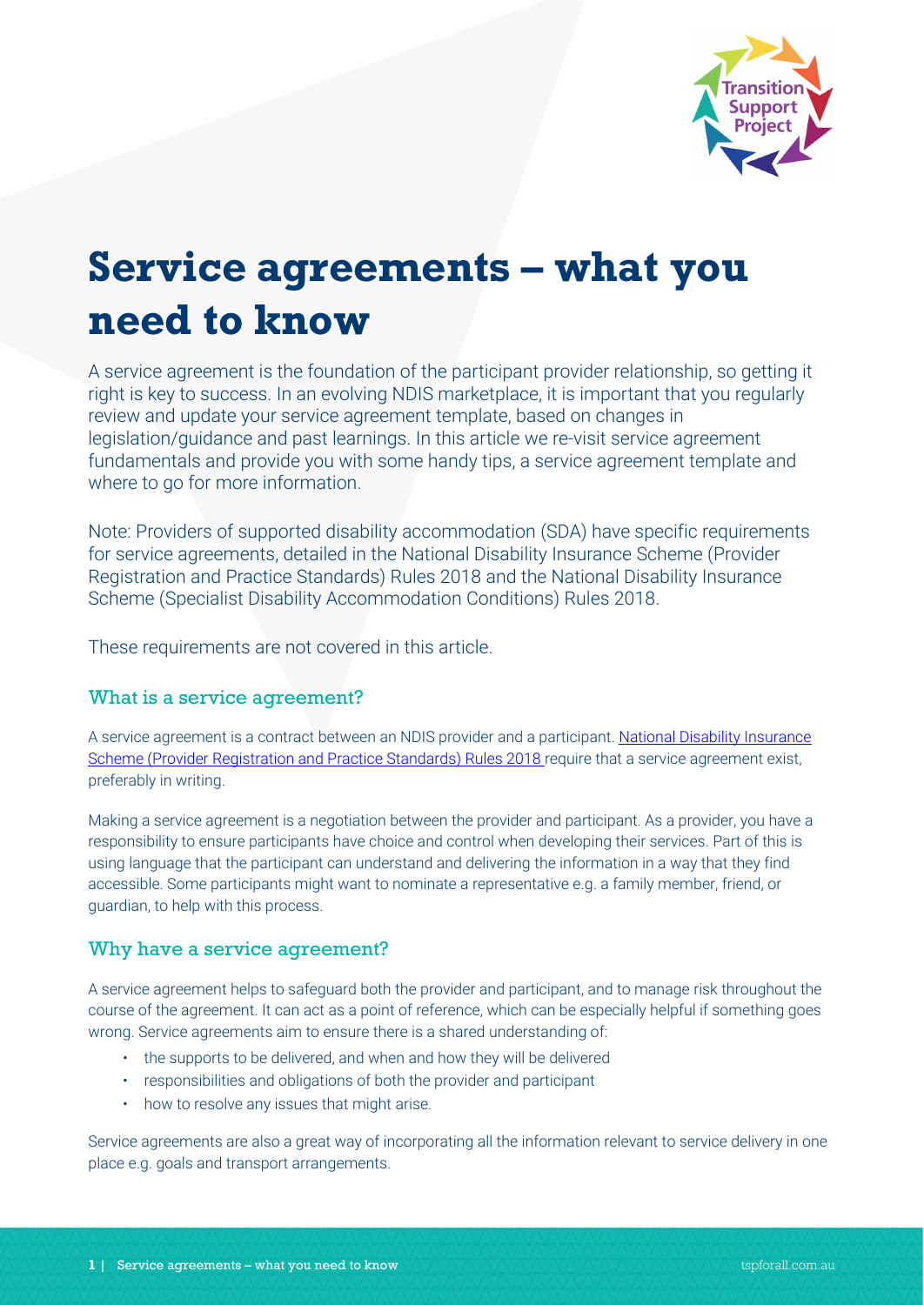

From a governance perspective, registered providers need to ensure that service agreements (and the services provided) conform with:

- [NDIS Act 2013](https://www.ndiscommission.gov.au/about/legislation-rules-policies)
- [National Disability Insurance Scheme \(Provider Registration and Practice Standards\) Rules 2018](https://www.ndiscommission.gov.au/about/legislation-rules-policies)
- [National Disability Insurance Scheme \(Quality Indicators\) Guidelines 2018](https://www.ndiscommission.gov.au/about/legislation-rules-policies)
- Australian Consumer Law (ACL) which is part of th[e Competition and Consumer Act 2010](https://www.legislation.gov.au/Series/C2004A00109)
- [A New Tax System \(Goods and Services Tax\)](https://www.legislation.gov.au/Series/C2004A00446) Act 1999
- NDIS price quide
- [The NDIS Quality and Safeguards Commission's \(the NDIS Commission\) Practice Standards and](https://www.ndiscommission.gov.au/document/986)  [Quality Indicators](https://www.ndiscommission.gov.au/document/986) is a user-friendly guide to help providers understand their responsibilities, and demonstrate their compliance with the NDIS legislation, rules and guidelines.

We will talk about how you achieve your responsibilities regarding service agreements throughout this article. You can also use ou[r service agreement template](https://www.tspforall.com.au/download/15) as a guide.

Having a robust, transparent service agreement can also help you meet your obligations under the NDIS Commission – something you must do to maintain your registration as an NDIS service provider.

# Australian Consumer Law (ACL) and service agreements

ACL is part of th[e Competition and Consumer Act 2010,](https://www.legislation.gov.au/Series/C2004A00109) and is governed by the Australian Competition and Consumer Commission (ACCC). ACL protects consumers when they buy goods or services. Any person buying goods or services, including NDIS participants, has the right to:

- ask for what they want
- take their time in making a decision
- ask for a better price
- say no if they do not want the goods or services offered
- be treated fairly
- be given all the important, correct information
- speak up if something goes wrong.

All businesses buying and selling goods and services, including not-for-profits, have obligations under ACL. Businesses must:

- be truthful and accurate in all advertising materials and statements
- not charge for goods and/or services the consumer did not request
- avoid unfair business practices and dishonest conduct
- abide by door to door and telephone selling laws
- deal with consumers fairly, communicating in a way that the consumer understands what they are agreeing to
- provide a receipt for goods or services over \$75 (excluding GST), including the business name, ABN, what was supplied, the date of supply and the price
- provide itemised bills, if requested, free of charge
- honour consumer guarantees and warranties
- compete fairly and not enter into contracts, arrangements, or understandings with competitors about how they will compete, unless approved by the ACCC.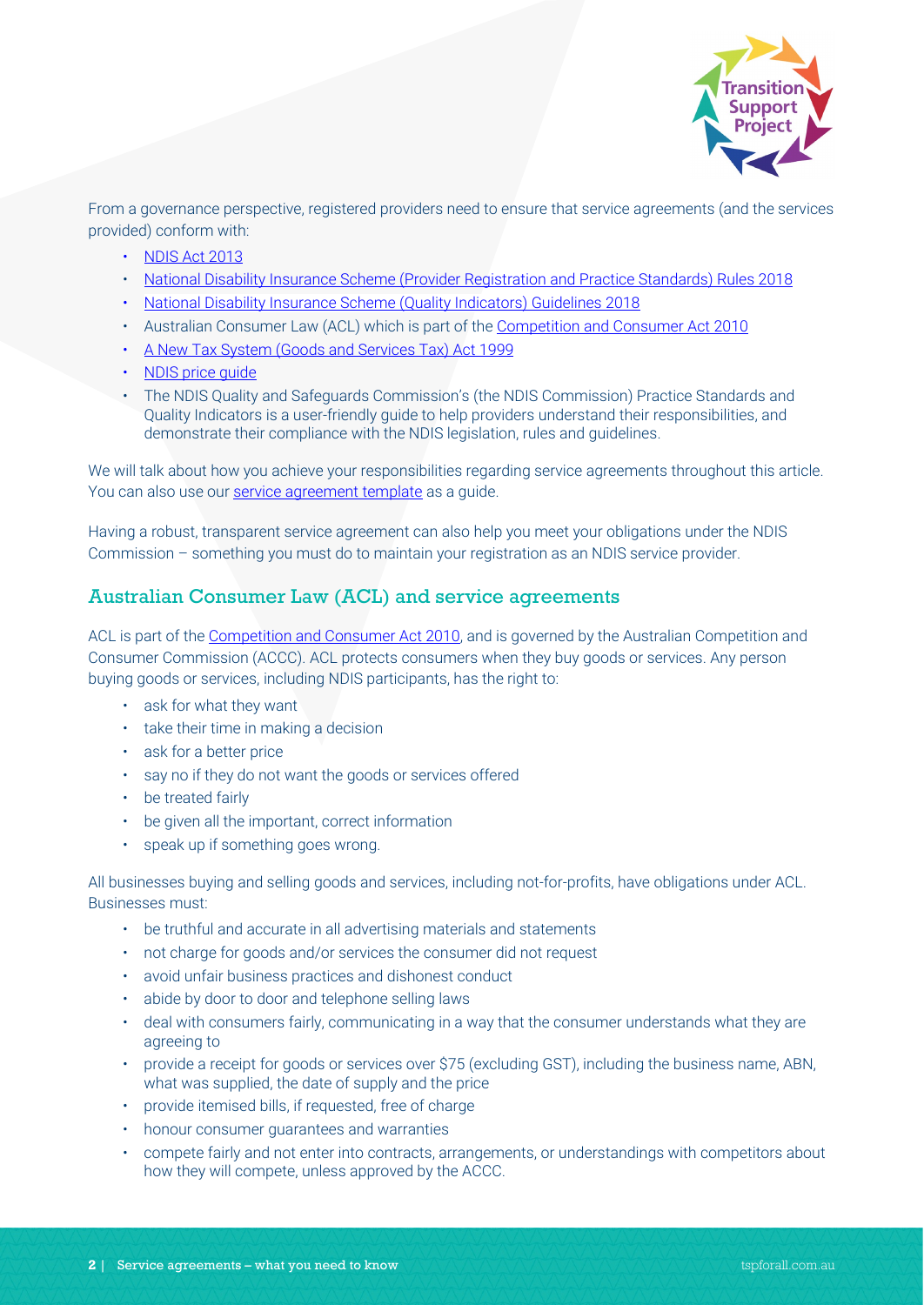

If a business fails to comply with its obligations, it is breaking the law and there are penalties for breaches.

To help you understand your obligations, as a NDIS provider, ACL regulators have created 'A quide to competition and consumer law – [for businesses selling to and supplying consumers with disability'.](https://www.accc.gov.au/system/files/1543_A%20guide%20to%20competition%20and%20consumer%20law_FA3.pdf)

# Goods and services tax (GST)

Many services delivered to NDIS participants, by providers of disability supports, who are registered for GST, may be GST free. The Australian Taxation Office (ATO) states that supply to a NDIS participant is GST-free if all the following requirements are met:

- the participant's NDIS plan is in effect
- the supply is of reasonable and necessary supports
- there is a written agreement between the provider and the NDIS participant (or their nominee)
- it is a service covered by one of the schedules in the [GST-free Supply \(National Disability Insurance](https://www.legislation.gov.au/Series/F2017L00734)  [Scheme Supports\) Determination 2017](https://www.legislation.gov.au/Series/F2017L00734) (NDIS Determination).

You can find more information on the [ATO website.](https://www.ato.gov.au/business/gst/in-detail/your-industry/gst-and-health/?page=6) If you need assistance with tax law compliance, they should seek legal or financial advice.

# Pricing

The NDIS price quide is designed to help participants and providers understand the way that prices work in the NDIS. The price limits in th[e NDIS support catalogue](https://www.ndis.gov.au/providers/price-guides-and-pricing) are the maximum prices that a registered provider can charge for specific supports. Providers and participants can negotiate lower prices.

The price limits and other arrangements in the price guide must be followed when a participant has an agency managed plan or a plan manager.

Registered providers cannot add any other charge to the cost of the support, including gap fees, late payment fees, or cancellation fees (except as provided for in the NDIA cancellation policy).

The price guide and pricing limits are updated at least annually. These prices will be automatically updated in the provider and participant portals and participant plans.

# Exceptions to standard price limits

Participants who are self-managing their NDIS plans can use registered or unregistered providers and can negotiate costs above NDIA price limits when using unregistered providers

There are some circumstances in which registered providers can charge more than the price limit. This includes:

- the temporary transformation payment (TTP)
	- This is a higher price limit for registered providers of attendant care and community participation supports, to help with the transition to the NDIS. To charge the higher rate there are specific TTP reporting requirements (see the **NDIS price guide** for requirements).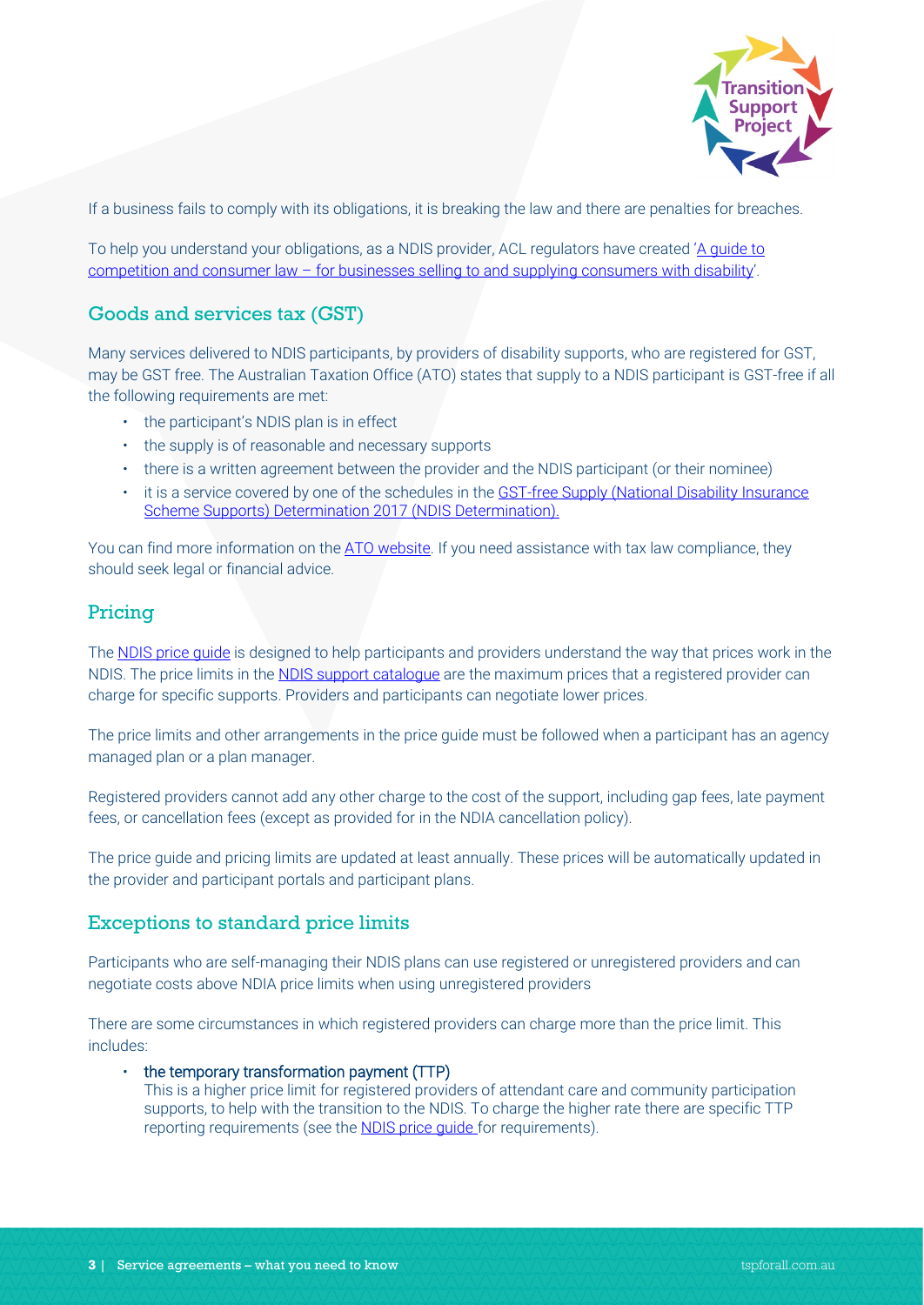

• regional, remote and very remote pricing

Higher price limits (40-50% higher depending on location) are available for services delivered in rural and remote areas. See th[e NDIS price guide](https://www.ndis.gov.au/providers/price-guides-and-pricing) to determine if these apply to your services. Note that prices are based on where the service is provided, not where the service provider is located.

All service agreements should include a statement of the agreed cost for supports, including whether any loadings apply and if prices may increase due to changes in the price guide. Any changes to the terms in a service agreement should be discussed with the participant, prior to the change taking place, put in writing, and signed by both parties.

#### What to include in a service agreement?

Service agreements are specific to each organisation and there may be particular information your organisation chooses to include in their service agreement. A participant may also want to add or amend the service agreement. This is fine – just remember both parties need to agree, and all information provided needs to be consistent with the relevant legislation, guidelines, and rules.

NDIS providers need to give participants information, including any agreed terms and conditions, on:

- the expected outcomes and nature, quality, and price of supports to be provided
- managing feedback, complaints and disputes
- ending the service agreement
- making changes to the service agreement
- the responsibilities and obligations of the provider and the participant
- GST and NDIS services

Where applicable, a service agreement should also include information and/or terms and conditions on:

- the people involved in the service agreement including contact details
- the participants' NDIS goals
- the start and end date of the agreement
- when and how the service agreement will be reviewed
- the purpose of the agreement
- participant transport
- provider travel
- billing for non-face to face supports
- cancellations
- the agreed cost of supports, including whether additional loadings (e.g., TTP) apply to the service, and if prices will increase if the price guide changes.

#### Schedule of supports

Using a schedule of supports in your service agreement is an easy way to outline the type, quantity, and price of supports to be provided. You can also include the participant's goals for each support type, along with payment information and any other relevant information. See ou[r service agreement template](https://www.tspforall.com.au/download/15) for some examples.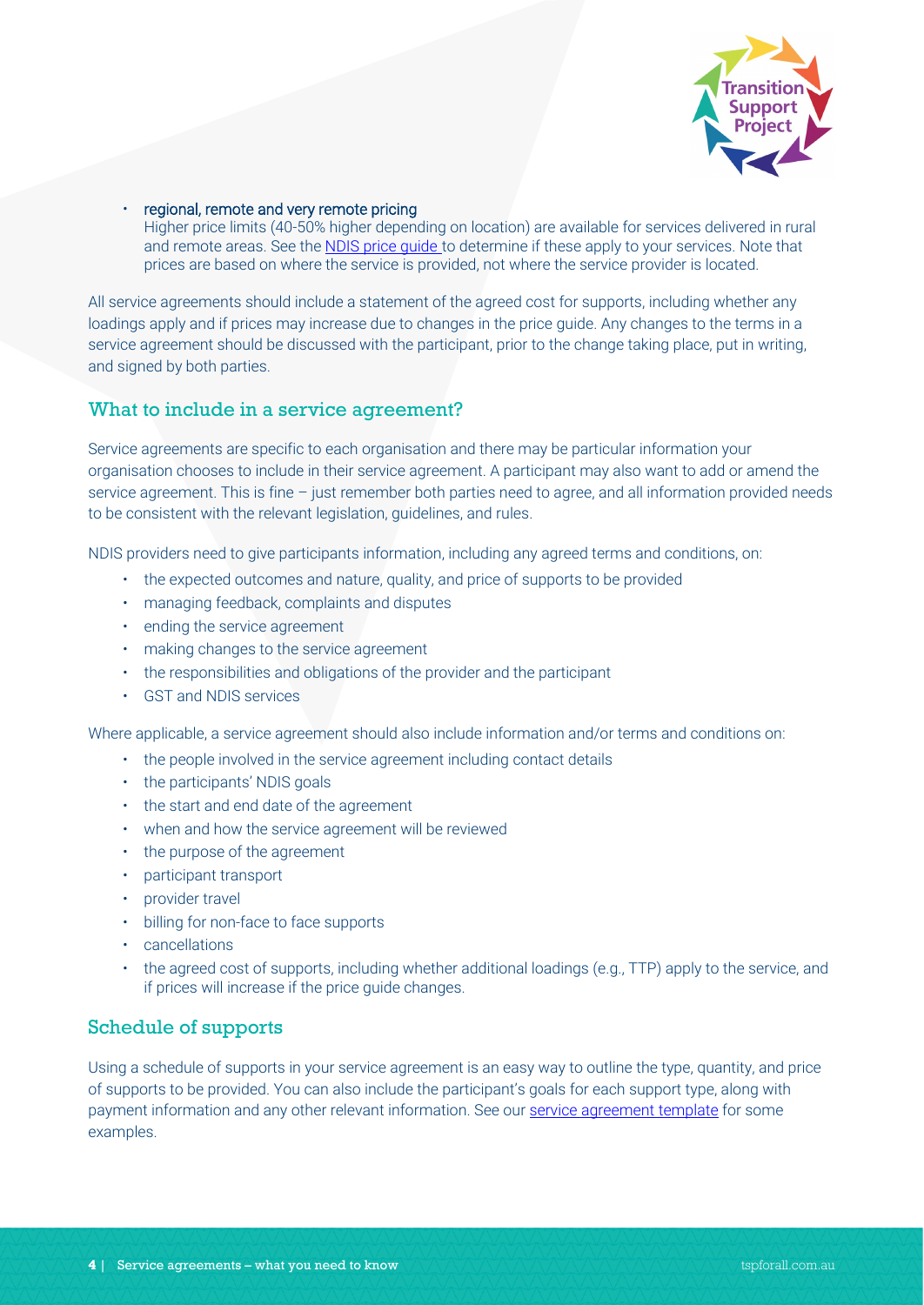

You should include any agreed provider travel, participant transport, non-face-to-face supports and non-funded activity related costs e.g. food in the schedule of supports. If you have not detailed and agreed these with the participant, you cannot charge for them.

# Signing a service agreement

It is best practice for NDIS providers to have a written service agreement, signed by both participant and the provider, before any services are delivered. The participant should also receive a copy of the signed agreement. The NDIS and the NDIS Commission recognise it is not always practicable to have a signed agreement, or a participant may choose not to have an agreement. In these circumstances the provider should record the actions taken to come to an agreement to deliver services e.g. verbal agreement.

A participant, their nominee or guardian can provide consent and sign a service agreement. Consent can be made verbally, in writing or via a communication aid. A support coordinator or NDIS provider cannot sign a service agreement on behalf of the participant.

It is the responsibility of the provider to assess the risk and make a decision on whether to provide services without a signed, written agreement.

# Tips for writing service agreements

- Keep the language simple, in plain English.
- Include a copy of the participant's plan (if the participant consents).
- Avoid setting up service schedules that are unrealistic or too rigid (e.g., can someone be expected to attend every week for one hour or is there room for movement?).
- Always link services to NDIS goals.
- Consider including an amendment sheet in your service agreement template. This will allow you to make minor changes, without having to change the whole service agreement.

#### Where to go for further information

#### The NDIS Commission

- [The NDIS Commission website.](https://www.ndiscommission.gov.au/)
- [NDIS practice standards and quality indicators](https://www.ndiscommission.gov.au/document/986) a guide to what the practice standards are, the expected outcomes, and the associated quality indicators providers can use to demonstrate conformity.
- [NDIS complaints management guidance-](https://www.ndiscommission.gov.au/providers/complaints-management) a guide regarding provider legislative obligations and effective complaint handling.

#### NDIS

- [Information on service agreements](https://www.ndis.gov.au/providers/working-provider/connecting-participants/service-agreements)
- [Find a provider page](https://www.ndis.gov.au/participants/working-providers/find-registered-provider#provider-lists) find all the providers currently registered with the NDIS
- [NDIS price guides and pricing](https://www.ndis.gov.au/providers/price-guides-and-pricing) page find the latest updates and versions, in a range of formats
- [NDIS Act 2013](https://www.ndiscommission.gov.au/about/legislation-rules-policies) the full NDIS Act 2013
- [Nominees operational guideline](https://www.ndis.gov.au/about-us/operational-guidelines/nominees-operational-guideline/nominees-operational-guideline-overview) information in relation to nominees and decision making.